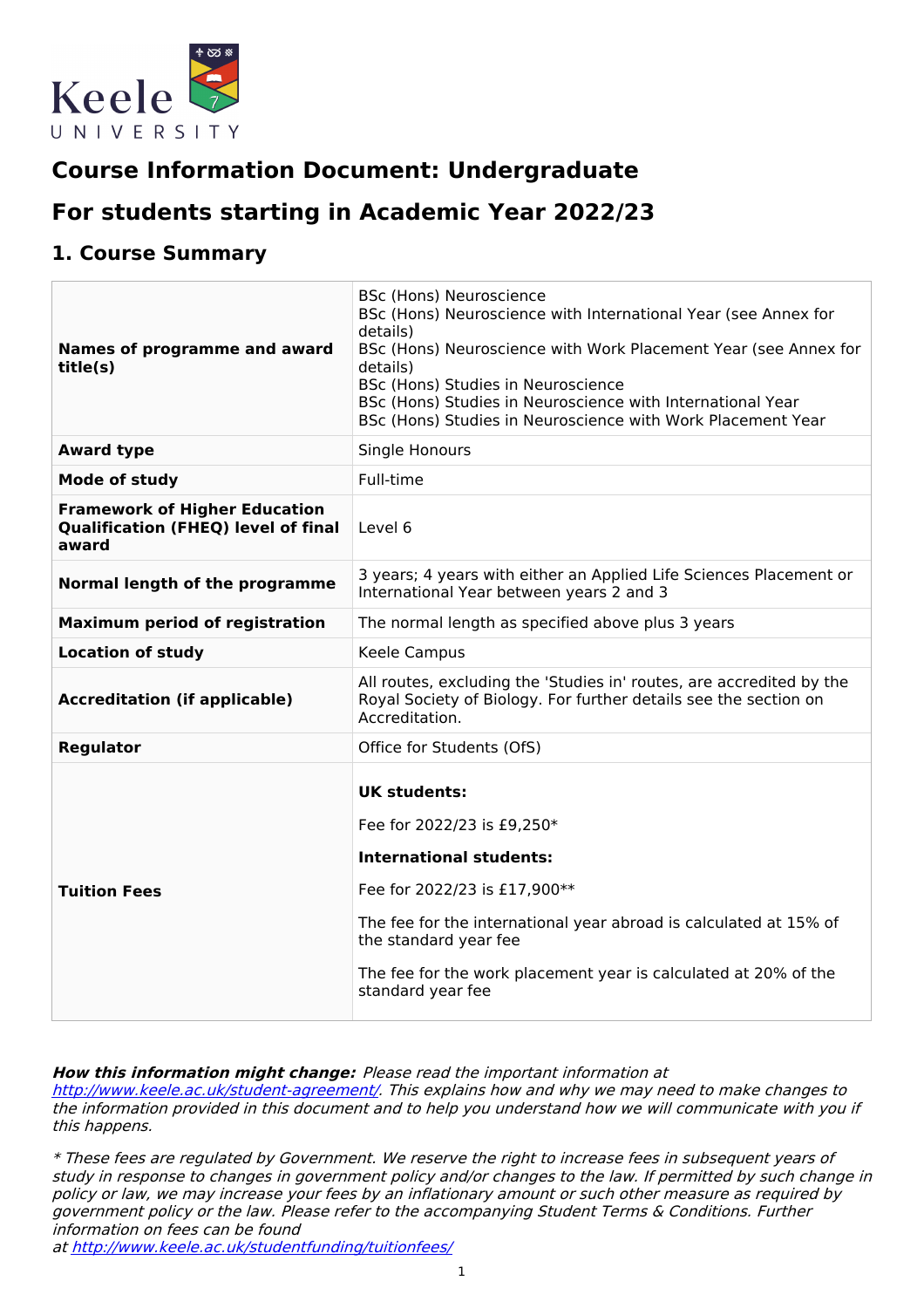\*\* We reserve the right to increase fees in subsequent years of study by an inflationary amount. Please refer to the accompanying Student Terms & Conditions for full details. Further information on fees can be found at <http://www.keele.ac.uk/studentfunding/tuitionfees/>

## **2. Overview of the Programme**

Neuroscience is the study of the nervous system and how it enables us to sense and move through our environment. The Neuroscience programme at Keele is designed to equip you with the multidisciplinary skills and knowledge employed by Neuroscientists researching these phenomena. Our overarching aim is to provide you with a strong grounding in the key principles of neuroanatomy, neurophysiology, neuropharmacology, cognitive neuroscience and neuropathology.

In the first year, you will study a broad coverage of cell and molecular biology, biochemistry, genetics, human physiology and be introduced to the anatomy and physiology of the nervous system. In the second year, you will explore key concepts in neuroscience including how the brain develops, the mechanisms underlying learning and memory, how drugs affect the nervous system, the anatomy of the human nervous system, and how electrical activity in the brain works to control function. In the final year, you will explore how the brain governs behaviour, the mechanisms underlying neuropathology, how our sensory systems work, and understand how the brain can regenerate and repair itself.

During the programme you will receive research training in experimental design, practical techniques and data analysis. This will culminate in the opportunity to undertake a final year research project (laboratory or computer based) under expert guidance of our Neuroscience teaching staff. Between Years 2 and 3 of the course, you can also opt to spend (i) a year abroad studying or (ii) a placement year working in industry or a partner research institute.

## **3. Aims of the programme**

The broad aims of the programme are to:

- provide you with knowledge, understanding and skills relevant to neuroscience;
- produce skilled and motivated graduates who are suitably prepared for further study or for employment within or outside their field;
- cultivate interest in neuroscience, within a caring and intellectually stimulating environment;
- promote the development of a range of employability skills to enable you to undertake relevant postgraduate study.

### **4. What you will learn**

The intended learning outcomes of the programme (what students should know, understand and be able to do at the end of the programme), can be described under the following headings:

- Subject knowledge and understanding
- Subject specific skills
- Intellectual skills
- Key or transferable skills (including employability skills)

#### **Subject knowledge and understanding**

Successful students will be able to demonstrate knowledge and understanding of:

- cellular and gross anatomical features of the, developing and adult, peripheral and central nervous system
- neuronal function, from a single cell to simple neuronal networks
- the ionic principles underlying neuronal activity
- the biochemical principles of cellular and systemic physiological systems
- pharmacological principles of neuronal function, and the interaction with pharmaceutical agents
- the basic experimental skills appropriate to the discipline of neuroscience
- the approaches to acquiring, interpreting, analysing data from a variety of sources, including the use of statistics
- neuronal mechanisms of cognitive function, and the relationship to the same phenomena at the behavioural level
- cellular mechanisms underlying pathology of the nervous system
- the contribution of research to the development of neuroscience knowledge
- the use of anatomical and pharmacological terminology in neuroscience
- the relevance of neuroscience to medical problems and improving the quality of life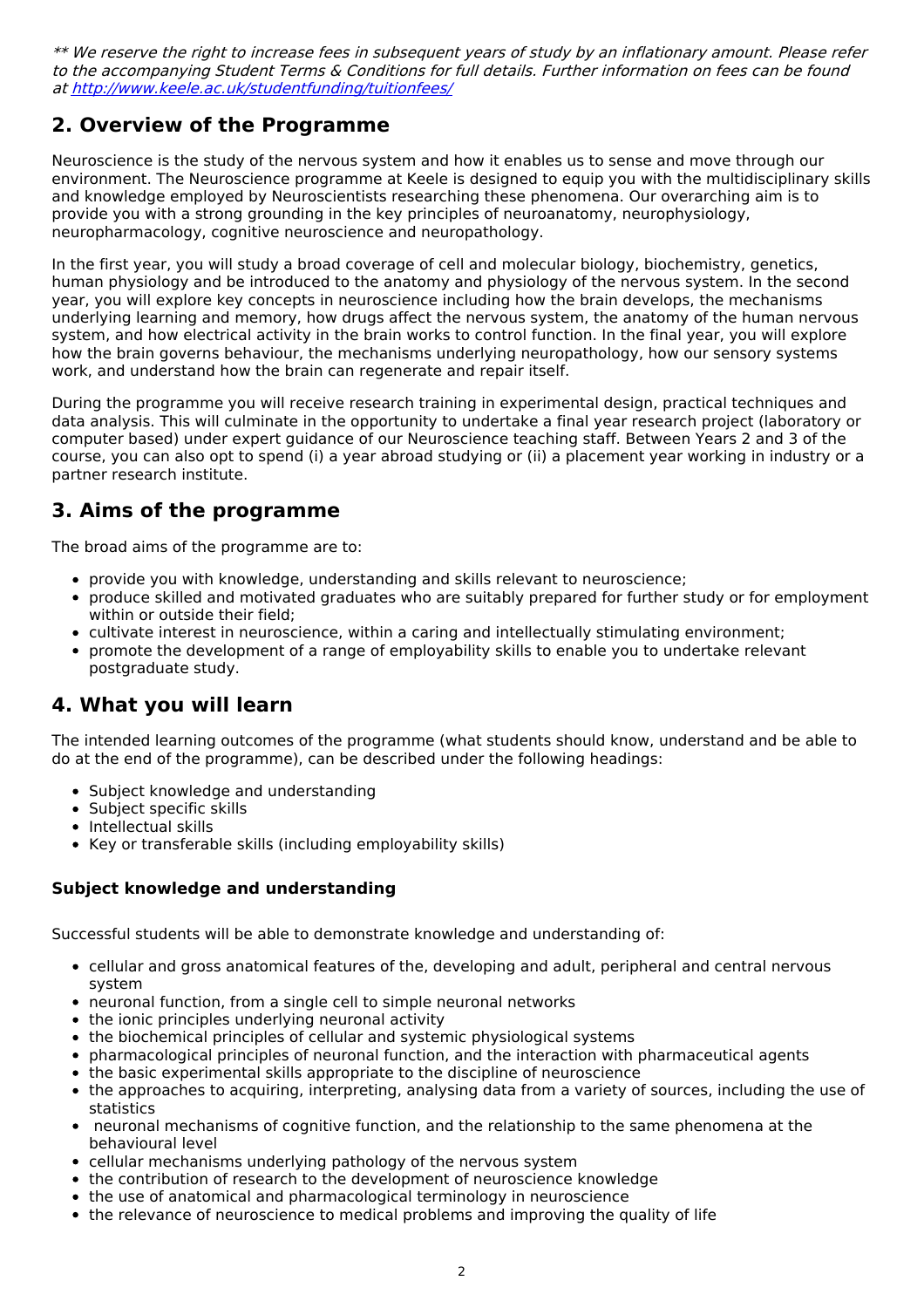#### **Subject specific skills**

Successful students will be able to:

- use a range of techniques for the acquisition and analysis of information relevant to the subject
- use a range of laboratory techniques to ensure competence in experimental skills.
- record and analyse data in a manner that ensure validity, accuracy, calibration, precision, and reliability
- formulate a hypothesis to design, conduct, analyse, report and evaluate experiments.
- recognise philosophical and ethical issues relevant to the subject, and appreciate the need for ethical standards and professional codes of conduct.
- work safely and responsibly in the laboratory, with awareness of standard procedures

#### **Intellectual skills**

Successful students will be able to:

- assess the merits of contrasting theories, paradigms, concepts or principles
- think independently, set tasks and solve problems by a variety of methods
- make reasoned decisions and develop reasoned arguments
- obtain and interpret several lines of subject-specific evidence to formulate and test hypotheses
- make critical interpretations, evaluations and judgements of data and text
- analyse, synthesise and summarise information critically, including published research or reports
- apply scientific understanding to familiar and unfamiliar problems, and emphasise the interdisciplinary nature of science and the validity of different points of view
- take responsibility for their own learning and reflect upon that learning

#### **Key or transferable skills (including employability skills)**

Successful students will be able to:

- develop an adaptable, flexible, sustainable and effective approach to study and work, including time management, creativity and intellectual integrity
- acquire, analyse, synthesise, summarise and present information and ideas from a wide range of sources: textual, numerical, verbal, graphical
- prepare, process, interpret and present data using appropriate qualitative and quantitative techniques, statistical programmes, spreadsheets and programs for presenting data visually
- use the internet and other electronic sources critically as a means of communication and a source of information
- cite and reference work in an appropriate manner, avoiding issues with plagiarism
- communicate effectively to a variety of audiences by written, spoken and graphical means using appropriate techniques and scientific language
- develop skills necessary for self-managed and lifelong learning, including working independently, organisational, enterprise and knowledge transfer skills
- work with others to achieve an objective in a respectful manner that is accepting of the viewpoints and opinions of others and evaluates the roles and development of team members
- motivate themselves and sustain that motivation over an extended period of time
- identify and work towards targets for personal, academic and career development

We are committed to developing not only your intellectual, but also personal and professional skills. Alongside our innovative programme, Keele University offers a wide range of enriching activities that offer added value and aim to maximise your potential.

Further information can be found at: <http://www.keele.ac.uk/journey/>

## **5. How is the programme taught?**

Diversity, flexibility and inclusivity is at the heart of our Education Strategy. Your Student Voice helps us to shape what we do and we include students and local employers in our decision-making process.

The delivery of our programme will include the following types of activities:

- **Laboratory practicals.** Take place in one of our labs. These give you first-hand experience in a range of scientific techniques and have been designed to ensure you develop both independent and teambased skills.
- **Online lectures.** Traditional 'lectures' are often delivered online using short videos, directed reading, key learning outcomes and Forms that you can use to ask questions anonymously. This approach will give you far more flexibility to study where, when and how you choose.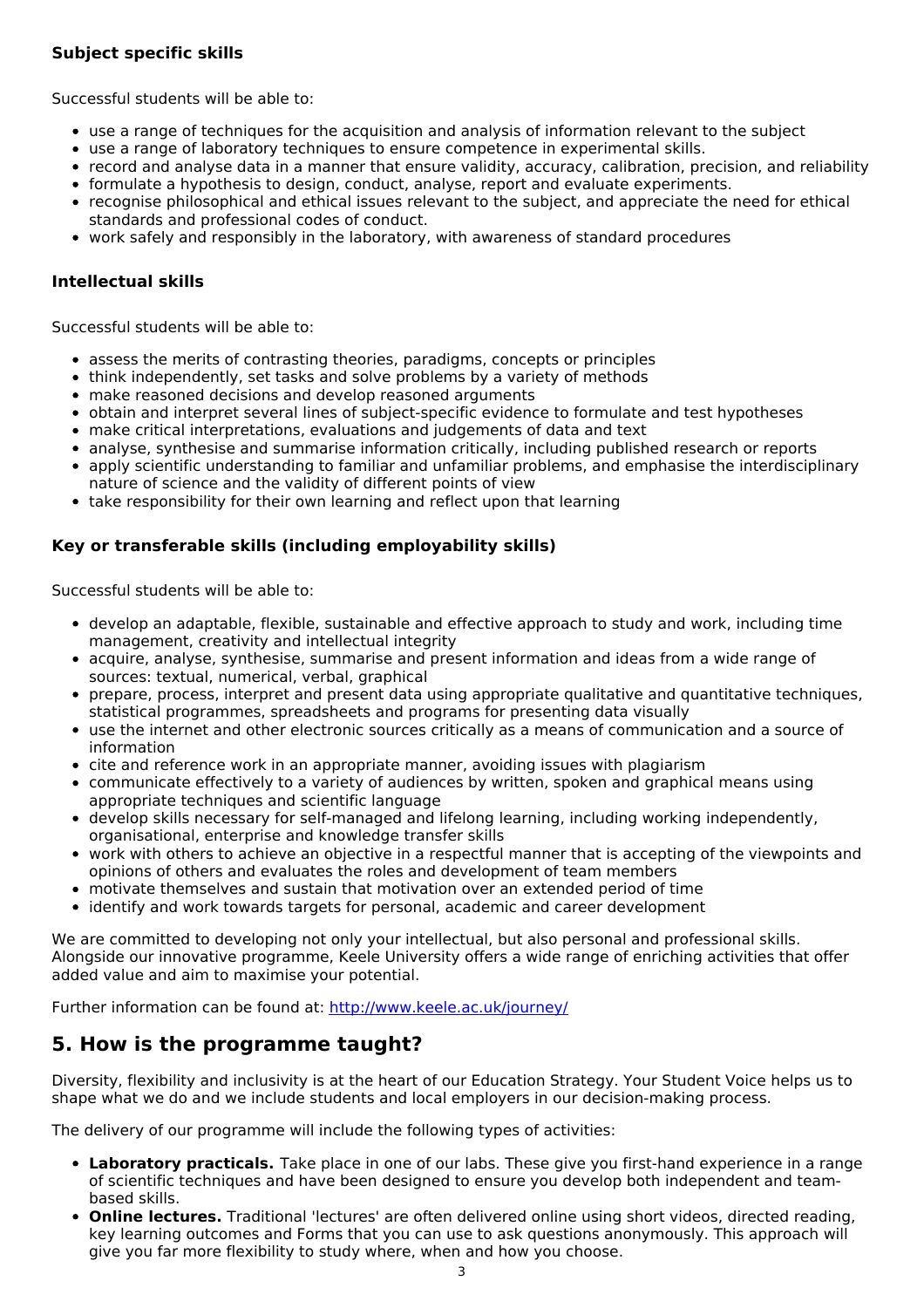- **Live, campus-based seminars.** Delivered by experts in the field seminars are ordinarily recorded on the day so you can focus better on the discussion during the live event.
- **Live, campus-based tutorials and workshops.** Often designed to support online lectures. Tutorials and workshops help promote social learning, develop a sense of community and give you an opportunity to deepen your understanding of core issues, ask questions and discuss content with other students and your tutors.
- **Live, online tutorials, workshops and drop-in sessions.** Often used to host plenary sessions. These plenary sessions are optional, added value and may cover topics common to all students such as: note taking and meet your alumni at Level 4; IT and data analysis at Level 5 and writing retreats and careers at Level 6.
- **Final year research project.** Undertaking an experimental project with the support of an experienced researcher allows students to formulate relevant research questions and devise, carry out and analyse experiments to answer them.

## **6. Teaching Staff**

University life is not just about the content of your degree. It is also an opportunity to network, to speak to people working in fields that excite you. Here in Life Sciences, you will meet a diverse range of staff that you can see by using the following link: [\(https://www.keele.ac.uk/lifesci/people/](https://www.keele.ac.uk/lifesci/people/)).

We will also invite speakers from the School of Pharmacy, Medicine and local NHS Trusts.

Our staff include world-leading researchers, clinical practitioners and experts in learning and teaching. As part of their training, all staff complete post-graduate courses on learning and teaching. Some take this to Masters level and beyond, choosing to specialise in pedagogic research to ensure that our programmes are taught to the very highest standards.

The University will attempt to minimise changes to our core teaching teams, however, delivery of the programme depends on having a sufficient number of staff with the relevant expertise to ensure that the programme is taught to the appropriate academic standard.

Staff turnover, for example where key members of staff leave, fall ill or go on research leave, may result in changes to the programme's content. The University will endeavour to ensure that any impact on students is limited if such changes occur.

## **7. What is the structure of the Programme?**

The academic year runs from September to June and is divided into two semesters. The number of weeks of teaching will vary from programme to programme, but you can generally expect to attend scheduled teaching sessions between the end of September and mid-December, and from mid-January to the end of April. Our degree courses are organised into modules. Each module is usually a self-contained unit of study and each is usually assessed separately with the award of credits on the basis of 1 credit  $= 10$  hours of student effort. An outline of the structure of the programme is provided in the tables below.

Some modules are compulsory and you are required to study them to complete this course. Some are optional, giving you some choice over what you study.

A summary of the credit requirements per year is as follows, with a minimum of 90 subject credits (compulsory plus optional) required for each year.

For further information on the content of modules currently offered, including the list of elective modules, please visit: <https://www.keele.ac.uk/recordsandexams/modulecatalogue/>

| Year    |                   | <b>Optional</b> |     | <b>Electives</b> |    |
|---------|-------------------|-----------------|-----|------------------|----|
|         | <b>Compulsory</b> | Min<br>Max      | Min | Max              |    |
| Level 4 | 120               | 0               | 0   |                  | 0  |
| Level 5 | 120               | 0               | 0   |                  | 0  |
| Level 6 | 60                | 45              | 60  |                  | 15 |

### **Module Lists**

**Level 4**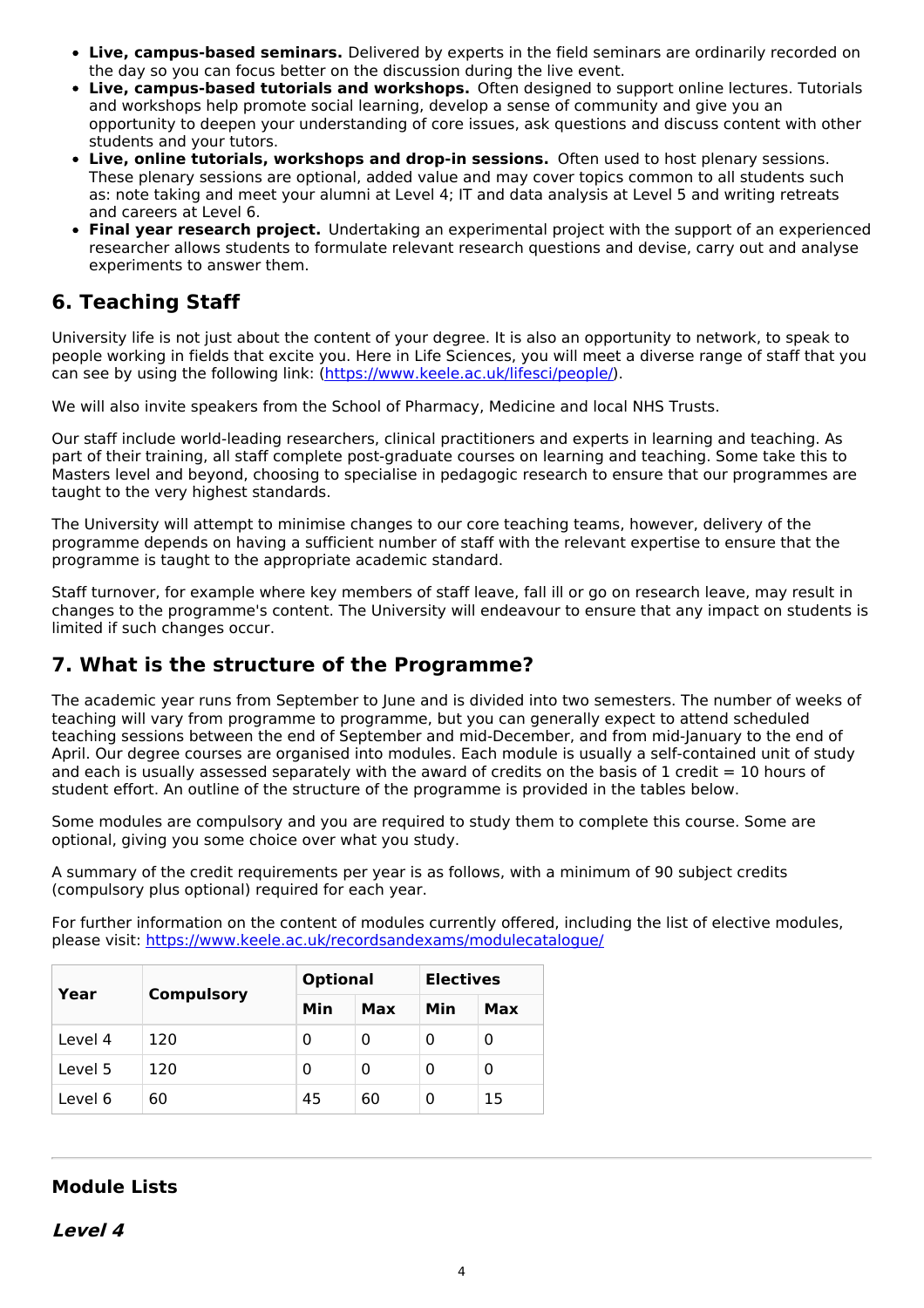| <b>Compulsory modules</b>    | <b>Module Code</b> | <b>Credits</b> | <b>Period</b> |
|------------------------------|--------------------|----------------|---------------|
| Biochemistry                 | LSC-10064          | 30             | Semester 1    |
| Introduction to Neuroscience | LSC-10047          | 30             | Semester 1-2  |
| Physiology and Anatomy       | LSC-10074          | 30             | Semester 1-2  |
| Core Practical Skills        | LSC-10087          | 0              | Semester 1-2  |
| Molecular Cell Biology       | LSC-10066          | 30             | Semester 2    |

#### **Level 4 Module Rules**

LSC-10087 is a core lab-based module. Students who fail this module will transfer to Studies in Neuroscience. This is not accredited by the RSB.

#### **Core Practical Skills (LSC-10087)**

LSC-10087 is a core, zero-credit module. All lab-work across this Level of study will be coordinated through this module and assessed within other credit-bearing modules across the year where appropriate. This module also provides helpful academic support and development material that provide added value to enhance your overall student experience.

Students who fail this module will transfer to Studies in Neuroscience. This route is not accredited by the RSB.

#### **Level 5**

| <b>Compulsory modules</b>      | <b>Module Code</b> | <b>Credits</b> | <b>Period</b> |
|--------------------------------|--------------------|----------------|---------------|
| Neurone to Brain               | LSC-20075          | 15             | Semester 1    |
| Neurodevelopment               | LSC-20077          | 15             | Semester 1    |
| Neuroanatomy                   | LSC-20079          | 15             | Semester 1    |
| Neuroscience Research Methods  | LSC-20078          | 30             | Semester 1-2  |
| Practical Skills in Bioscience | LSC-20107          | $\mathbf 0$    | Semester 1-2  |
| Neuropharmacology              | LSC-20061          | 15             | Semester 2    |
| Learning & Memory              | LSC-20076          | 15             | Semester 2    |
| Cell Signalling                | LSC-20085          | 15             | Semester 2    |

#### **Level 5 Module Rules**

LSC-20107 is a core lab-based module. Students who fail this module will transfer to Studies in Neuroscience. This is not accredited by the RSB.

#### **Practical Skills in Bioscience (LSC-20107)**

LSC-10087 is a core, zero-credit module. All lab-work across this Level of study will be coordinated through this module and assessed within other credit-bearing modules across the year where appropriate. This module also provides helpful academic support and development material that provide added value to enhance your overall student experience.

Students who fail this module will transfer to Studies in Neuroscience. This route is not accredited by the RSB.

#### **Level 6**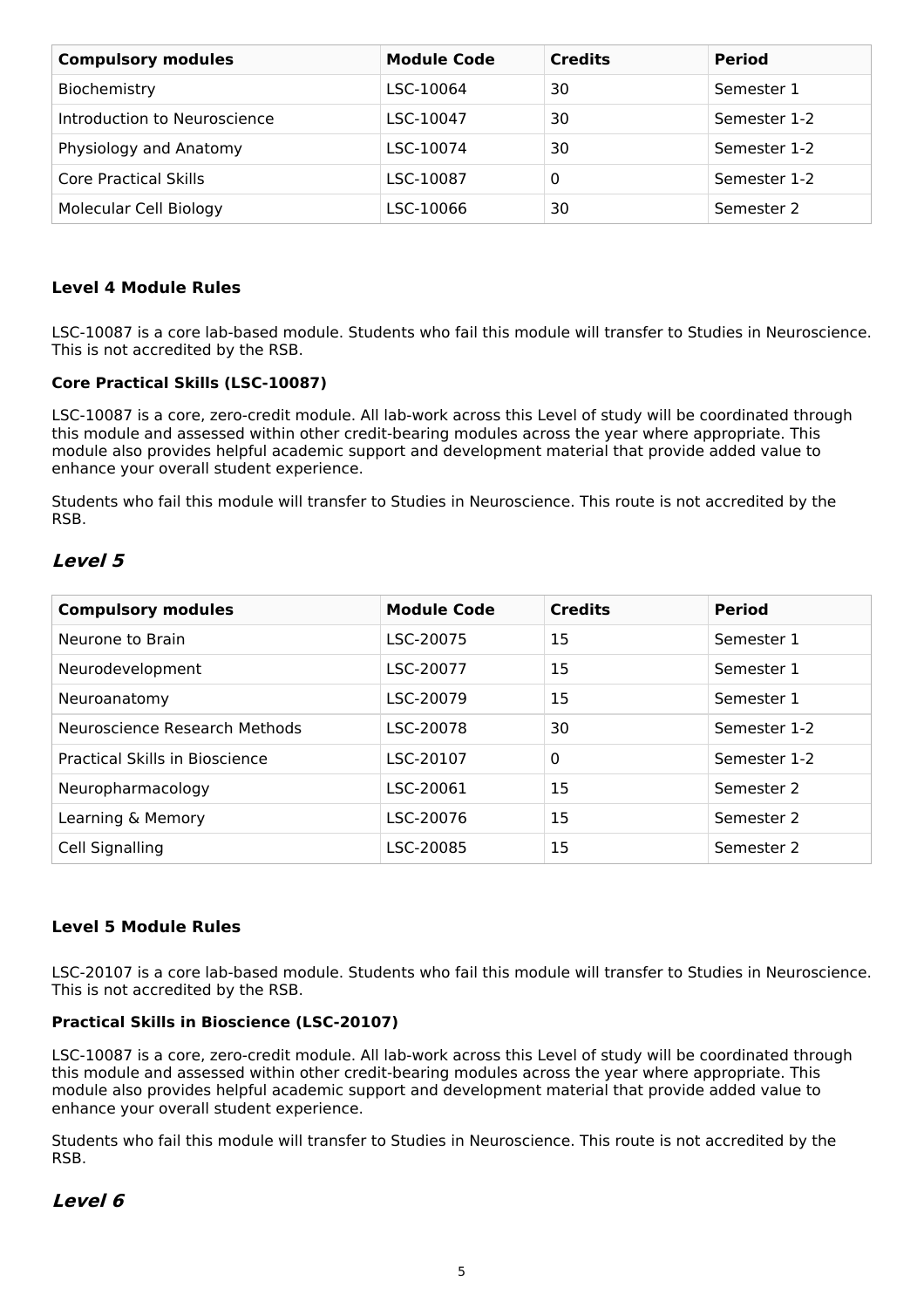| <b>Compulsory modules</b>                        | <b>Module Code</b> | <b>Credits</b> | <b>Period</b> |
|--------------------------------------------------|--------------------|----------------|---------------|
| Behavioural Neuroscience                         | LSC-30052          | 15             | Semester 1    |
| <b>Brain Disease</b>                             | LSC-30063          | 15             | Semester 1    |
| Regeneration and Repair in the Nervous<br>System | LSC-30039          | 15             | Semester 2    |
| Current Research Topics in Neuroscience          | LSC-30042          | 15             | Semester 2    |

| <b>Optional modules</b>                                                        | <b>Module Code</b> | <b>Credits</b> | <b>Period</b> |
|--------------------------------------------------------------------------------|--------------------|----------------|---------------|
| Advances in Medicine                                                           | LSC-30028          | 15             | Semester 1    |
| <b>Tropical Biology Field Course</b>                                           | LSC-30066          | 15             | Semester 1    |
| <b>Applied Regenerative Medicine</b>                                           | LSC-30068          | 15             | Semester 1    |
| Double Applied Life Sciences Placement -<br>ISP.                               | LSC-30038          | 30             | Semester 1-2  |
| Life Sciences Double Experimental Project<br>(with research skills assessment) | LSC-30045          | 30             | Semester 1-2  |
| <b>Clinical Pathology</b>                                                      | LSC-30009          | 15             | Semester 2    |
| <b>Special Senses</b>                                                          | LSC-30053          | 15             | Semester 2    |

#### **Level 6 Module Rules**

- Students must choose either Life Sciences Double Experimental Project (LSC-30045) or Double Applied Life Sciences Placement (LSC-30038)
- In addition, students choose 30 credits of option modules from the table above, or 15 credits of options from the table above and a free-standing elective.

The Tropical Biology Field Course occurs during the summer vacation prior to commencing level 6, module LSC-30066 then forms the write-up part of the field course in semester 1 of level 6 (3rd year).

### **8. Final and intermediate awards**

Credits required for each level of academic award are as follows: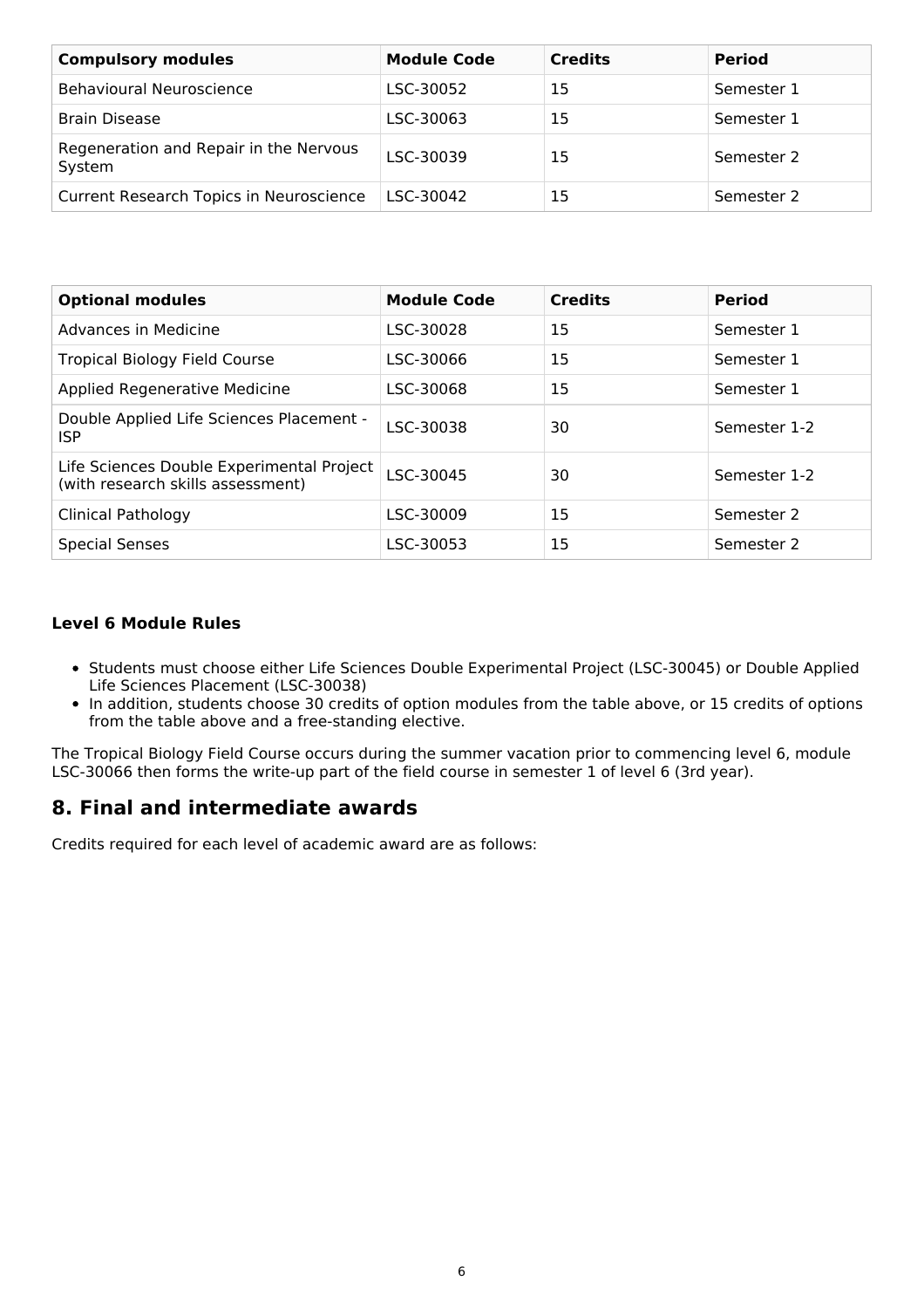| <b>Honours</b><br><b>Degree</b>                     | 360<br>credits | You will require at least 120 credits at levels 4, 5 and 6<br>You must accumulate at least 270 credits in Biomedical Science or Applied<br>Biomedical Science (out of 360 credits overall), with at least 90 credits in each of the<br>three years of study*, to graduate with a named single honours degree<br>in Neuroscience.<br>*An exemption applies for students transferring from a Combined Honours<br>programme - see point 3.4 here: https://www.keele.ac.uk/regulations/regulationc3/<br>N.B. The award will be 'Studies in Neuroscience' if a pass standard is not achieved in<br>the Level 4 Core Practical Skills, Level 5 Practical Skills in Bioscience or in the Level 6<br>Double Experimental Project module or Double Applied Life Sciences Placement<br>module (see Section 13 - Regulations). A 'Studies in Neuroscience' degree is not<br>accredited by the Royal Society of Biology. |
|-----------------------------------------------------|----------------|--------------------------------------------------------------------------------------------------------------------------------------------------------------------------------------------------------------------------------------------------------------------------------------------------------------------------------------------------------------------------------------------------------------------------------------------------------------------------------------------------------------------------------------------------------------------------------------------------------------------------------------------------------------------------------------------------------------------------------------------------------------------------------------------------------------------------------------------------------------------------------------------------------------|
| <b>Diploma</b><br>in Higher<br><b>Education</b>     | 240<br>credits | You will require at least 120 credits at level 4 or higher and at least 120 credits at<br>level 5 or higher                                                                                                                                                                                                                                                                                                                                                                                                                                                                                                                                                                                                                                                                                                                                                                                                  |
| <b>Certificate</b><br>in Higher<br><b>Education</b> | 120<br>credits | You will require at least 120 credits at level 4 or higher                                                                                                                                                                                                                                                                                                                                                                                                                                                                                                                                                                                                                                                                                                                                                                                                                                                   |

**International Year option:** in addition to the above students must pass a module covering the international year in order to graduate with a named degree including the 'international year' wording. Students who do not complete, or fail the international year, will be transferred to the three-year version of the programme.

**Work Placement Year option:** in addition to the above students must pass a non-credit bearing module covering the work placement year in order to graduate with a named degree including the 'with Work Placement Year' wording. Students who do not complete, or fail the work placement year, will be transferred to the three-year version of the programme.

### **9. How is the Programme Assessed?**

Our assessment strategy is designed to be authentic and diverse so that you can develop key skills that meet academic, professional body and employer expectations. Module managers will provide appropriate guidance for each assessment and the marking criteria that will be used to assess your work.

Our assessment strategy will help you to develop and evidence your ability to:

- **Provide evidence-based solutions to current scientific problems.** Most often this is assessed through a range of essays, portfolios and literature reviews.
- **Critically reflect on current issues.** Reflective writing is an increasingly important skill in the workforce, particularly to healthcare professions. It can help you to identify personal strengths and weaknesses so that you can learn from your experience and maximise your potential.
- **Present scientific findings.** Often these are lab reports or experimental projects that test your ability to pose scientific hypotheses, design experiments, understand methodologies, present findings, analyse data and situate your work in the current literature.
- **Communicate effectively with a range of audiences.** These can include scientific posters, patient information leaflets, wikis, blogs or oral presentations.
- **Work professionally.** Your final year, independent research project will give you an opportunity to demonstrate a range of professional skills such as leadership, innovation, time keeping, communication and the ability to work safely and ethically.
- **Work effectively in a team.** Most often this is assessed through group presentations but can also include competencies such as working together in the lab.
- **Solve problems in a time-limited fashion.** Often in the work environment we are asked to solve problems in a relatively short amount of time. Our online tests and end-of-semester, online, open-book examinations will help you to evidence these skills.

We aim to provide constructive feedback within 3 weeks of submission for all assessed work. This is often phrased in terms of strengths, weaknesses and ways to improve to help you focus on key areas that can improve the quality of your work in the future.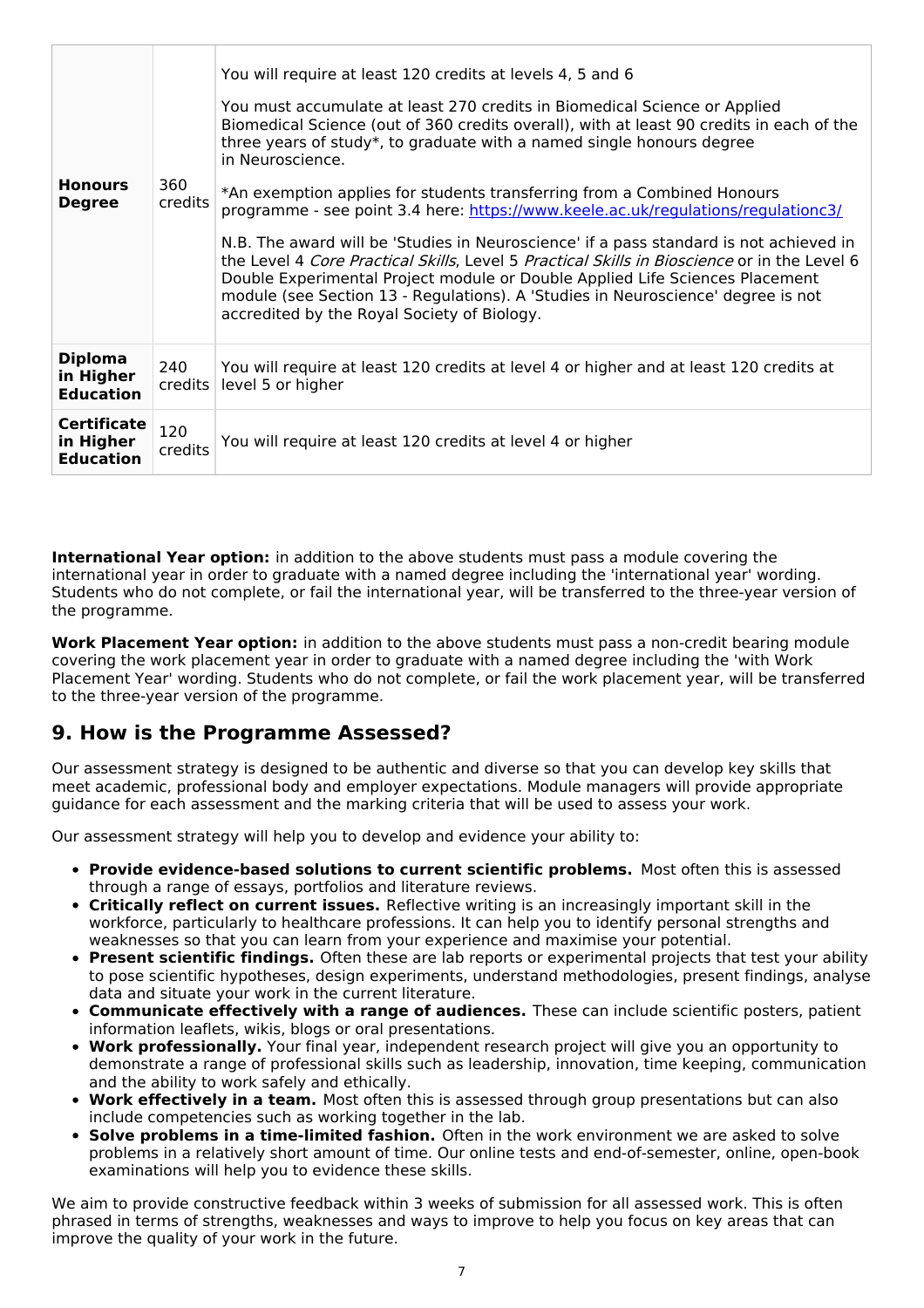## **10. Contact Time and Expected Workload**

This contact time measure is intended to provide you with an indication of the type of activity you are likely to undertake during this programme. The data is compiled based on module choices and learning patterns of students on similar programmes in previous years. Every effort is made to ensure this data is a realistic representation of what you are likely to experience, but changes to programmes, teaching methods and assessment methods mean this data is representative and not specific.

Undergraduate courses at Keele contain an element of module choice; therefore, individual students will experience a different mix of contact time and assessment types dependent upon their own individual choice of modules. The figures below are an example of activities that a student may expect on your chosen course by year stage of study. Contact time includes scheduled activities such as: lecture, seminar, tutorial, project supervision, demonstration, practical classes and labs, supervised time in labs/workshop, fieldwork and external visits. The figures are based on 1,200 hours of student effort each year for full-time students.

### **Activity**

|                     | <b>Scheduled learning and teaching</b><br>activities | <b>Guided independent</b><br><b>Study</b> | <b>Placements</b> |
|---------------------|------------------------------------------------------|-------------------------------------------|-------------------|
| Year 1 (Level<br>4) | 22%                                                  | 78%                                       | 0%                |
| Year 2 (Level<br>5) | 20%                                                  | 80%                                       | 0%                |
| Year 3 (Level<br>6) | 13%                                                  | 87%                                       | 0%                |

## **11. Accreditation**

Students should note that to be awarded Royal Society of Biology accreditation they must achieve a minimum standard of 40% in the Life Sciences Double Experimental Project (with research skills assessment), or equivalent placement module. Students that condone this module may still be eligible for the award 'Studies in Neuroscience'.

## **12. University Regulations**

The University Regulations form the framework for learning, teaching and assessment and other aspects of the student experience. Further information about the University Regulations can be found at: <http://www.keele.ac.uk/student-agreement/>

If this programme has any exemptions, variations or additions to the University Regulations these will be detailed in an Annex at the end of this document titled 'Programme-specific regulations'.

## **13. Other Learning Opportunities**

#### **Placement Year**

Students have the option of spending a year between Level 5 and Level 6 on a placement year. Students may choose to spend the placement in the research laboratory or a partner university, or in industry.

#### **Study Abroad (International Year)**

A summary of the International Year, which is a potential option for students after completion of year 2 (Level 5), is provided in the Annex for the International Year.

#### **Summer secondments/placements**

Keele staff and staff from external Universities may be able to offer placements within their laboratories to gain hands-on experience of research work. These are usually 2-8 weeks over the summer vacation period. Students may also apply for Summer Vacation bursaries when available, e.g. <https://www.physoc.org/supporting-you/grants/summer-studentships/>.

#### **Tropical Field Course**

You could apply for our School tropical field that takes place in Malaysia. These are often more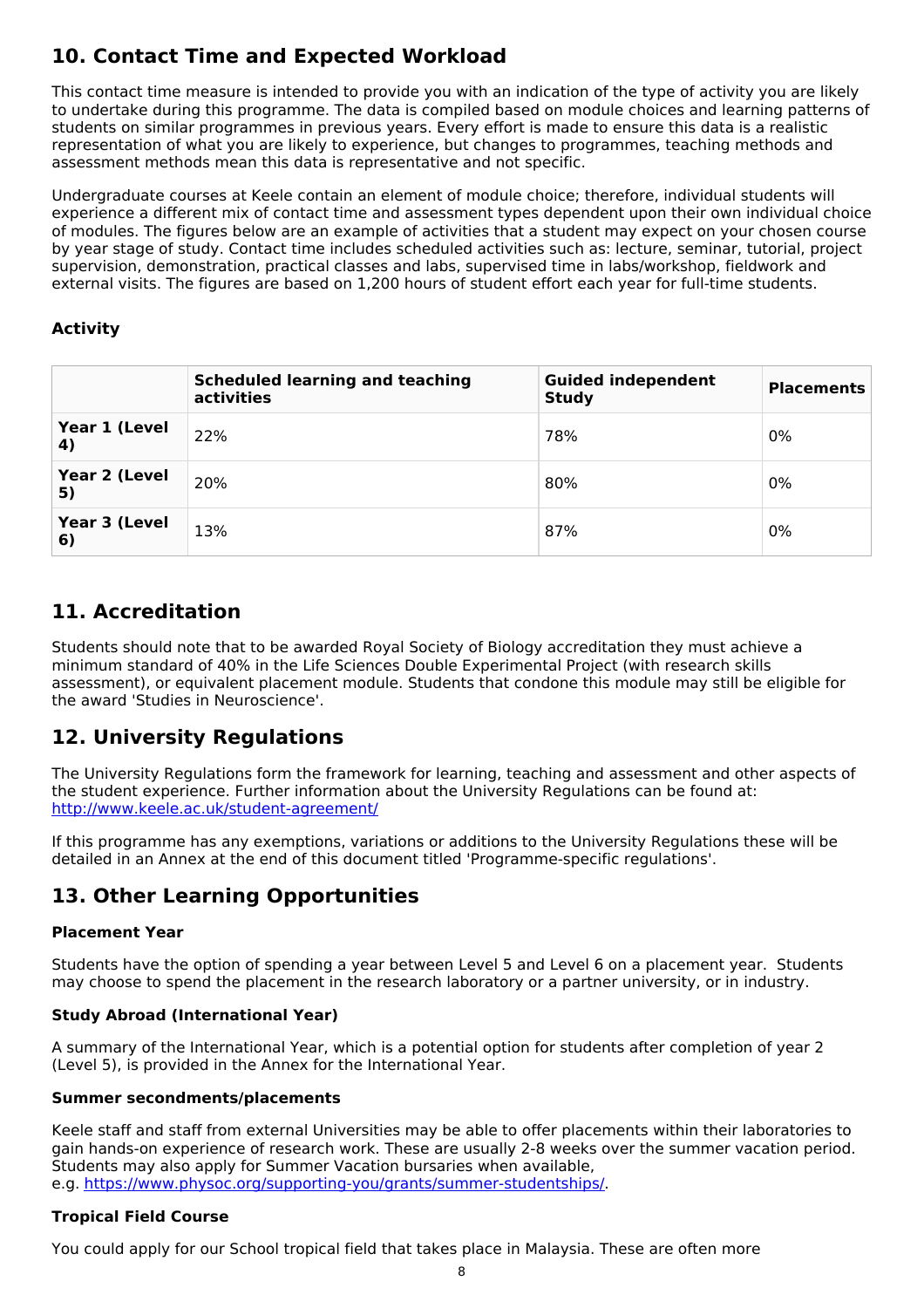conservational in nature, but again provide fantastic international experience.

#### **Operation Wallacea**

This is a private company that supports a wide range of student projects with a particular focus on biodiversity and climate research. More information can be found at: <https://www.opwall.com>

## **14. Additional Costs**

There will be additional costs for inter-library loans and potential overdue library fines, printing and graduation. Foreign Placements and the tropical field course are likely to incur addition costs for flights, transport, inoculations and accommodation.

Other than for the purchase of some textbooks, the value and quantity of which varies considerably from student to student, we do not anticipate any further costs for this undergraduate programme.

### **15. Annex - International Year**

#### **Neuroscience with International Year**

#### **International Year Programme**

Students registered for this Single Honours programme may either be admitted for or apply to transfer during their period of study at Level 5 to the International Year option. Students accepted onto this option will have an extra year of study (the International Year) at an international partner institution after they have completed Year 2 (Level 5) at Keele.

Students who successfully complete both the second year (Level 5) and the International Year will be permitted to progress to Level 6. Students who fail to satisfy the examiners in respect of the International Year will normally revert to the standard programme and progress to Level 6 on that basis. The failure will be recorded on the student's final transcript.

Study at Level 4, Level 5 and Level 6 will be as per the main body of this document. The additional detail contained in this annex will pertain solely to students registered for the International Year option.

#### **International Year Programme Aims**

In addition to the programme aims specified in the main body of this document, the international year programme of study aims to provide students with:

- 1. Personal development as a student and a researcher with an appreciation of the international dimension of their subject
- 2. Experience of a different culture, academically, professionally and socially

#### **Entry Requirements for the International Year**

Students may apply to the 4-year programme during Level 5. Admission to the International Year is subject to successful application, interview and references from appropriate staff.

The criteria to be applied are:

- Academic Performance (an average of 55% across all modules at Level 5 is required. Students with up to 15 credits of re-assessment who meet the 55% requirement may progress to the International Year. Where no Semester 1 marks have been awarded performance in 1st year marks and ongoing 2nd year assessments are taken into account)
- General Aptitude. This is evidenced by a suitable reference from an academic member of staff (ordinarily your personal tutor)

Students may not register for both an International Year and a Placement Year.

#### **Student Support**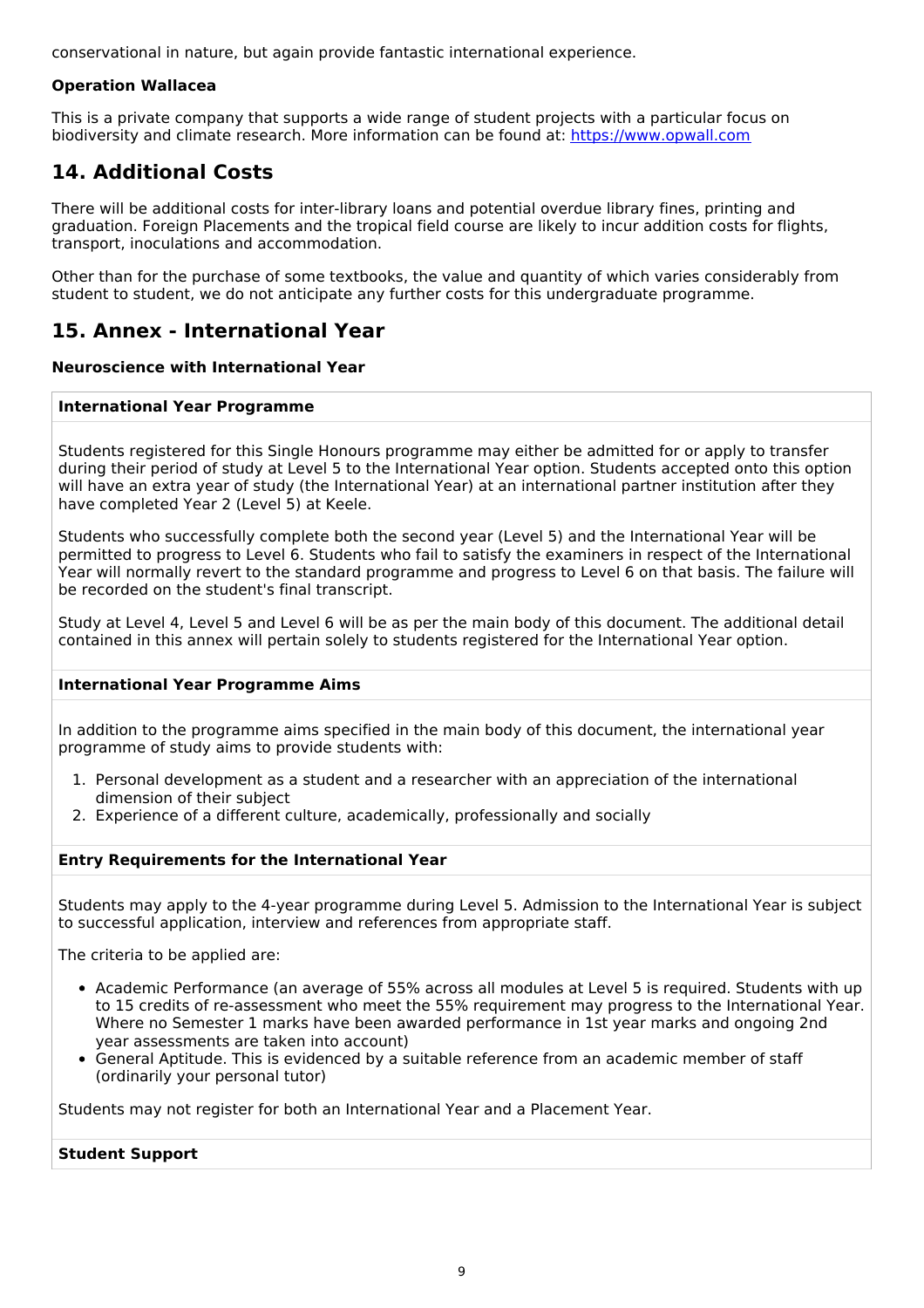Students will be supported whilst on the International Year via the following methods:

- Phone or Skype conversations with Study Abroad tutor, in line with recommended Personal Tutoring meeting points.
- Support from the University's Global Education Team

#### **Learning Outcomes**

In addition to the learning outcomes specified in the main text of the Programme Specification, students who complete a Keele undergraduate programme with International Year will be able to:

- 1. Describe, discuss and reflect upon the cultural and international differences and similarities of different learning environments
- 2. Discuss the benefits and challenges of global citizenship and internationalisation
- 3. Explain how their perspective on their academic discipline has been influenced by locating it within an international setting.
- 4. Use independent research skills to identify relevant information resources on a range of subjects related, or complementary, to Neuroscience.
- 5. Demonstrate the use of critical thinking skills, augmented by creativity and curiosity, in discussing the application of their International Year studies to Neuroscience.

These learning outcomes will all be assessed by the submission of a satisfactory individual learning agreement, the successful completion of assessments at the partner institution and the submission of the reflective portfolio element of the international year module.

#### **Regulations**

Students registered for the International Year are subject to the programme-specific regulations (if any) and the University regulations. In addition, during the International Year, the following regulations will apply:

Students undertaking the International Year must complete 120 credits, which must comprise at least 40% in the student's discipline area.

This may impact on your choice of modules to study, for example you will have to choose certain modules to ensure you have the discipline specific credits required.

Students are barred from studying any module with significant overlap to the Level 6 modules they will study on their return. Significant overlap with Level 5 modules previously studied should also be avoided.

#### **Additional costs for the International Year**

Tuition fees for students on the International Year will be charged at 15% of the annual tuition fees for that year of study, as set out in Section 1. The International Year can be included in your Student Finance allocation, to find out more about your personal eligibility see: [www.gov.uk](http://www.gov.uk/)

Students will have to bear the costs of travelling to and from their destination university, accommodation, food and personal costs. Depending on the destination they are studying at additional costs may include visas, study permits, residence permits, and compulsory health checks. Students should expect the total costs of studying abroad be greater than if they study in the UK, information is made available from the Global Education Team throughout the process, as costs will vary depending on destination.

Students who meet external eligibility criteria may be eligible for grants as part of this programme. Students studying outside of this programme may be eligible income dependent bursaries at Keele.

Students travel on a comprehensive Keele University insurance plan, for which there are currently no additional charges. Some Governments and/or universities require additional compulsory health coverage plans; costs for this will be advised during the application process.

### **16. Annex - Work Placement Year**

**Neuroscience with Work Placement Year**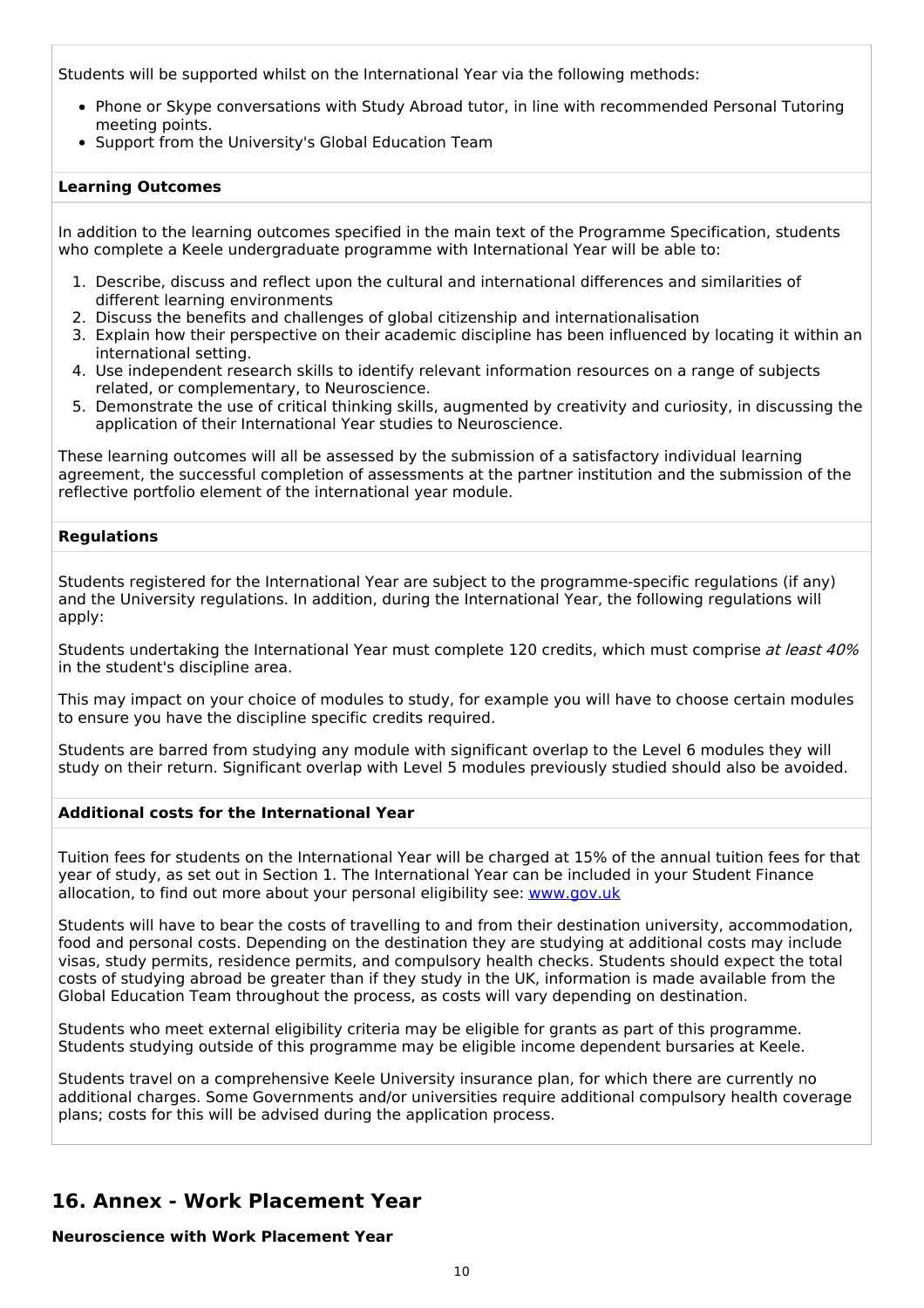#### **Work Placement Year summary**

Students registered for this programme may either be admitted for or apply to transfer during their studies to the 'with Work Placement Year' option (NB: for Combined Honours students the rules relating to the work placement year in the subject where the placement is organised are to be followed). Students accepted onto this programme will have an extra year of study (the Work Placement Year) with a relevant placement provider after they have completed Year 2 (Level 5) at Keele.

Students who successfully complete both the second year (Level 5) and the Work Placement Year will be permitted to progress to Level 6. Students who fail to satisfactorily complete the Work Placement Year will normally revert to the 3-year programme and progress to Level 6 on that basis. The failure will be recorded on the student's final transcript.

Study at Level 4, Level 5 and Level 6 will be as per the main body of this document. The additional detail contained in this annex will pertain solely to students registered for the Work Placement Year option.

#### **Work Placement Year Programme Aims**

In addition to the programme aims specified in the main body of this document, the Work Placement Year aims to provide students with:

1. Experience of working in a subject-related laboratory or work place within an industrial, academic or public institution either in the UK or abroad

#### **Entry Requirements for the Work Placement Year**

Admission to the Work Placement Year is subject to successful application, interview and references from appropriate staff. Students have the opportunity to apply directly for the 4-year 'with work placement year' degree programme, or to transfer onto the 4-year programme at the end of Year-1 and in Year-2 at the end of Semester 1. Students who are initially registered for the 4-year degree programme may transfer onto the 3-year degree programme at any point in time, prior to undertaking the year-long work placement. Students who fail to pass the work placement year, and those who fail to meet the minimum requirements of the work placement year module (minimum 30 weeks full time (1,050 hours), or equivalent, work placement), will be automatically transferred onto the 3-year degree programme.

The criteria to be applied are:

- A good University attendance record and be in 'good academic standing'.
- Passed all Year-1 and Year-2 Semester 1 modules with an overall module average of > 60%
- General Aptitude (to be demonstrated by application(s) to relevant placement providers with prior agreement from the Programme Lead, interview during the 2nd semester of year 2 (Level 5), and by recommendation of the student's personal tutor, 1st and 2nd year tutors and Programme Lead)
- Students undertaking work placements will be expected to complete a Health and Safety checklist prior to commencing their work experience and will be required to satisfy the Health and Safety regulations of the company or organisation at which they are based.
- (International students only) Due to visa requirements, it is not possible for international students who require a Tier 4 Visa to apply for direct entry onto the 4-year with Work Placement Year degree programme. Students wishing to transfer onto this programme should discuss this with student support, the academic tutor for the work placement year, and the Programme Lead. Students should be aware that there are visa implications for this transfer, and it is the student's responsibility to complete any and all necessary processes to be eligible for this programme. There may be additional costs, including applying for a new Visa from outside of the UK for international students associated with a transfer to the work placement programme.

Students may not register for both an International Year and a Work Placement Year.

#### **Student Support**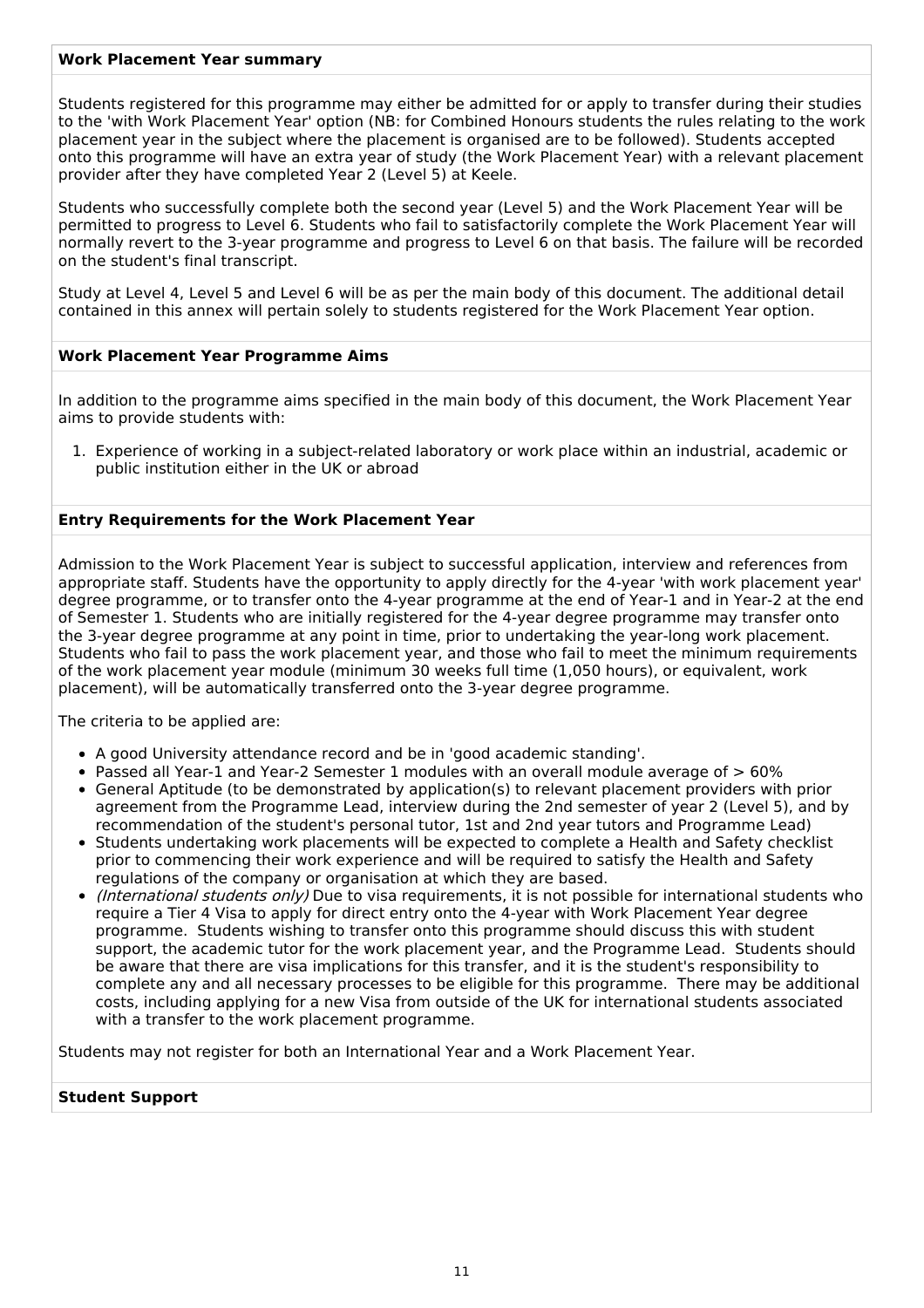Students will be supported whilst on the Work Placement Year via the following methods:

- Regular contact between the student and a named member of staff who will be assigned to the student as their University supervisor. The University supervisor will be in regular contact with the student throughout the year, and be on hand to provide advice (pastoral or academic) and liaise with the Placement supervisor on the student's behalf if required.
- One formal contact with the student during the placement year: the University supervisor will visit the student in their placement organization at around the 5 weeks afters placement has commenced. This may be followed up with a second visit, or telephone call, if the need arises.
- Regular (at least weekly) supervision sessions will take place with the placement supervisor (or his/her nominee) throughout the duration of the placement.

#### **Learning Outcomes**

In addition to the learning outcomes specified in the main text of the Programme Specification, students who complete the 'with Work Placement Year' option will be able to:

1. Demonstrate an ability to successfully work within their placement institution and to learn practical skills and develop their science base within the scope of their work project.

These learning outcomes will be assessed through the Work Placement Year module (LSC-30019 (15 credits) or LSC-30038 (30 credits)) which involves:

• Successful completion of the module.

#### **Regulations**

Students registered for the 'with Work Placement Year' option are subject to programme-specific regulations (if any) and the University regulations. In addition, during the Work Placement Year, the following regulations will apply:

- Students undertaking the Work Placement Year must successfully complete either the Applied Life Sciences Placement (LSC-30019) module or Double Applied Life Sciences Placement (LSC-30038) module (combined honours and single honours courses respectively).
- In order to ensure a high quality placement experience, each placement agency will sign up to a placement contract (analogous to a service level agreement).
- Once a student has been accepted by a placement organisation, the student will make a preplacement visit and a member of staff identified within the placement contract will be assigned as the placement supervisor. The placement supervisor will be responsible for ensuring that the placement experience meets the agreed contract agreed with the University.
- The placement student will also sign up an agreement outlining his/her responsibilities in relation to the requirements of each organisation.

Students will be expected to behave professionally in terms of:

(i) conforming to the work practices of the organisation; and

(ii) remembering that they are representatives of the University and their actions will reflect on the School and have an impact on that organisation's willingness (or otherwise) to remain engaged with the placement.

#### **Additional costs for the Work Placement Year**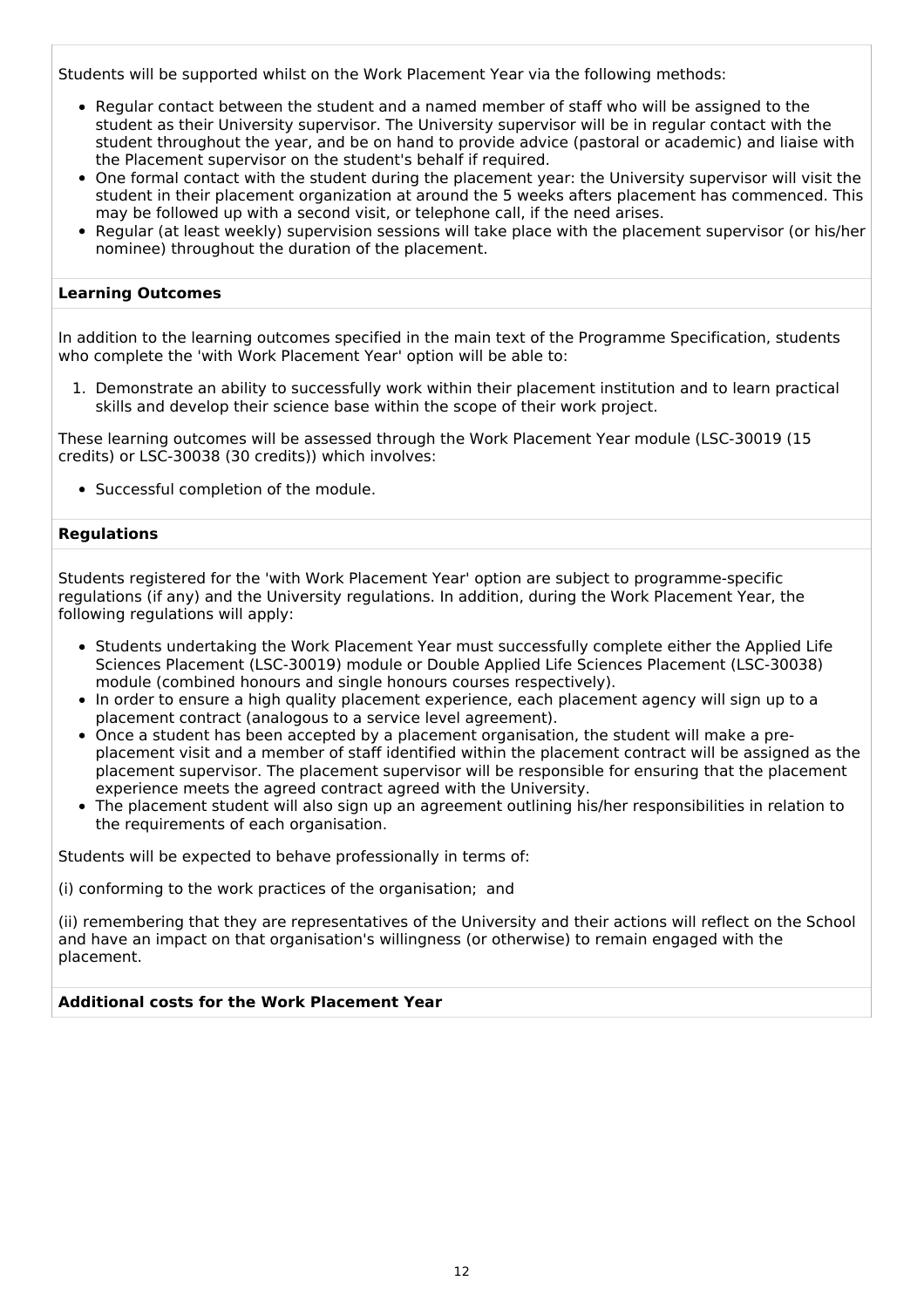Tuition fees for students on the Work Placement Year will be charged at 20% of the annual tuition fees for that year of study, as set out in Section 1. The Work Placement Year can be included in your Student Finance allocation; to find out more about your personal eligibility see: [www.gov.uk](http://www.gov.uk/)

Students will have to bear the costs of travelling to and from their placement provider, accommodation, food and personal costs. Depending on the placement provider additional costs may include parking permits, travel and transport, suitable clothing, DBS checks, and compulsory health checks.

A small stipend may be available to students from the placement provider during the placement but this will need to be explored on a placement-by-placement basis as some organisations, such as charities, may not have any extra money available. Students should budget with the assumption that their placement will be unpaid.

Eligibility for student finance will depend on the type of placement and whether it is paid or not. If it is paid, this is likely to affect student finance eligibility, however if it is voluntary and therefore unpaid, should not affect student finance eligibility. Students are required to confirm eligibility with their student finance provider.

International students who require a Tier 4 visa should check with the Immigration Compliance team prior to commencing any type of paid placement to ensure that they are not contravening their visa requirements.

## **17. Annex - Programme-specific regulations**

### **Programme Regulations: Neuroscience**

| <b>Final Award and Award</b><br><b>Titles</b> | BSc (Hons) Neuroscience<br>BSc (Hons) Neuroscience with International Year (see Annex A for details)<br>BSc (Hons) Neuroscience with Work Placement Year (see Annex B for<br>details)<br>BSc (Hons) Studies in Neuroscience<br>BSc (Hons) Studies in Neuroscience with International Year<br>BSc (Hons) Studies in Neuroscience with Work Placement Year |  |
|-----------------------------------------------|----------------------------------------------------------------------------------------------------------------------------------------------------------------------------------------------------------------------------------------------------------------------------------------------------------------------------------------------------------|--|
| <b>Intermediate Award(s)</b>                  | Diploma in Higher Education<br>Certificate in Higher Education                                                                                                                                                                                                                                                                                           |  |
| <b>Last modified</b>                          | August 2019                                                                                                                                                                                                                                                                                                                                              |  |
| <b>Programme Specification</b>                | https://www.keele.ac.uk/ga/programmespecifications                                                                                                                                                                                                                                                                                                       |  |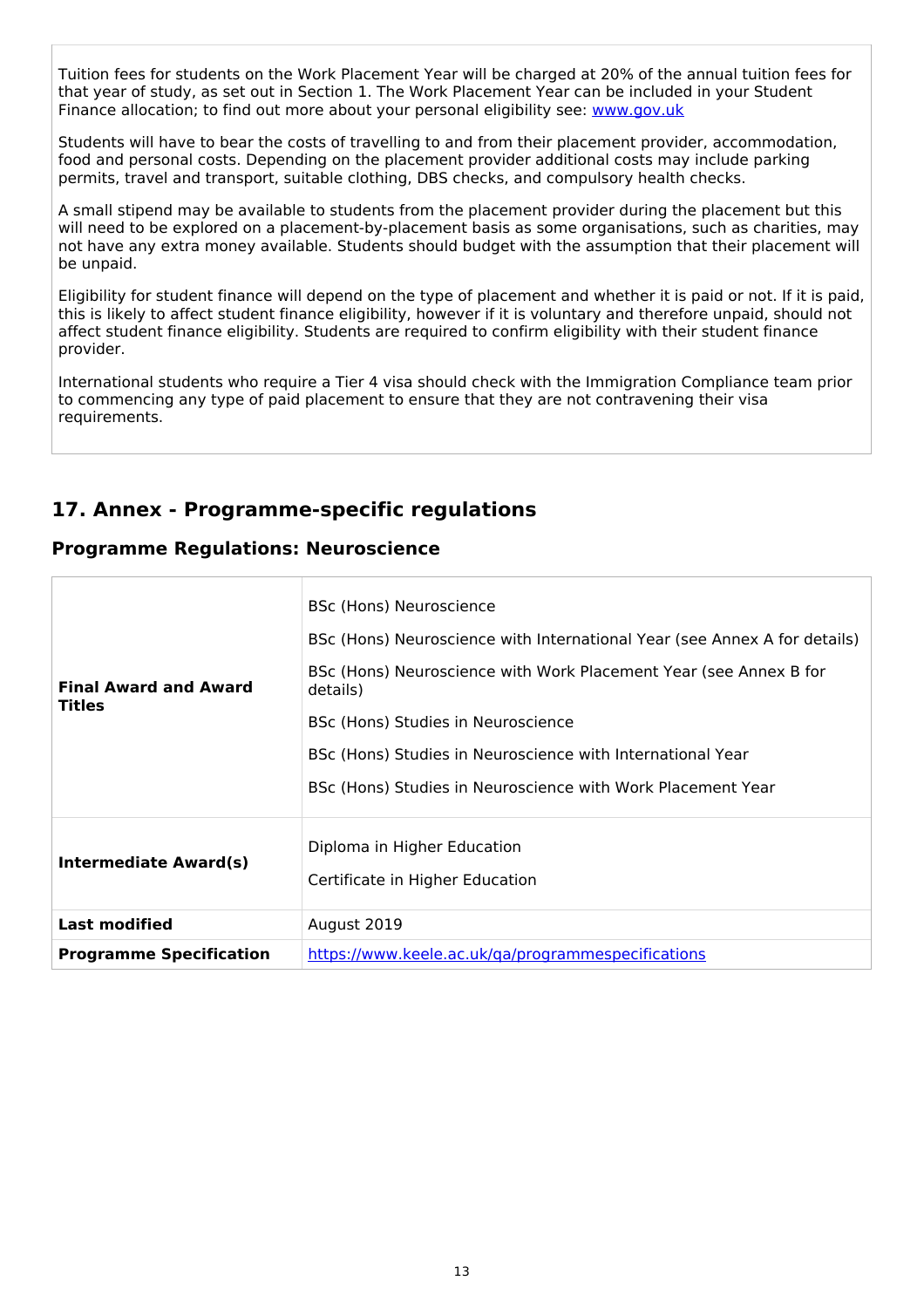The University's Academic Regulations which can be found on the Keele University website [\(https://www.keele.ac.uk/regulations/](https://www.keele.ac.uk/regulations/)[\)\[1\]](https://scims-api.keele.ac.uk/#_ftn1) apply to and regulate the programme, other than in instances where the specific programme regulations listed below over-ride them. These programme regulations list:

- Exemptions which are characterised by the omission of the relevant regulation.
- Variations which are characterised by the replacement of part of the regulation with alternative wording.
- Additional Requirements which set out what additional rules that apply to students in relation to this programme.

The following **exemptions, variations** and **additional requirements** to the University regulations have been checked by Academic Services and have been approved by the Faculty Education Committee.

#### **A) EXEMPTIONS**

The clause(s) listed below describe where an exemption from the University's Academic Regulations exists:

For the whole duration of their studies, students on this Programme are exempt from the following regulations:

#### **No exemptions apply.**

#### **B) VARIATIONS**

The clause(s) listed below describe where a variation from the University's Academic Regulations exists:

#### **Variation 1: No variations apply**

Additional Requirements

The programme requirements listed below are in addition to the University's Academic Regulations:

#### **Additional requirement 1: Royal Society of Biology Accreditation**

A pass mark must be obtained in both of our zero-credit, lab-based modules (one at Level 4 and the other Level 5) and the Life Sciences Double Experimental Project with research skills assessment (or, subject to agreement, Double Applied Life Sciences Placement) to attain an accredited degree. For students who do not fulfil the conditions of this regulation, the degree award will be 'Studies in Neuroscience' and the degree will not be accredited by the Royal Society of Biology.

#### **Additional requirement 2: Attendance**

Attendance at tutorials, seminars, workshops and laboratory sessions on this programme is compulsory. Failure to attend a class without good cause will result in an informal warning. Failure to attend any subsequent classes without good cause will lead to the issuing of a formal University warning in accordance with Regulation 1A9 and could result in the requirement to withdraw from the university.

#### **Additional requirement 3: Self-Certification**

Self-certification of illness as a reason for absence from compulsory classes will be accepted for no more than two periods of absence, each covering no more than 7 days, per semester. Any subsequent absence for reasons of illness must be accompanied by a doctor's note.

#### **Additional requirement 4: Laboratory and tutorial classes**

- 1. Wearing a laboratory coat is compulsory in all laboratories. Students will not be allowed to attend the laboratory class without a laboratory coat.
- 2. Students must wear appropriate clothing in the laboratories, including sensible footwear. Closed shoes and low heels should be worn. This is to avoid tripping and to protect the feet in the case of spillages. Long hair must be tied back. Students who are inappropriately dressed may, at the discretion of the member of staff in charge, be excluded from the class and recorded as being absent without good cause.
- 3. Students who arrive late to laboratory classes may, at the discretion of the member of staff in charge, be excluded from the class and recorded as being absent without good cause.
- 4. Students who display serious misconduct in any class may, at the discretion of the member of staff in